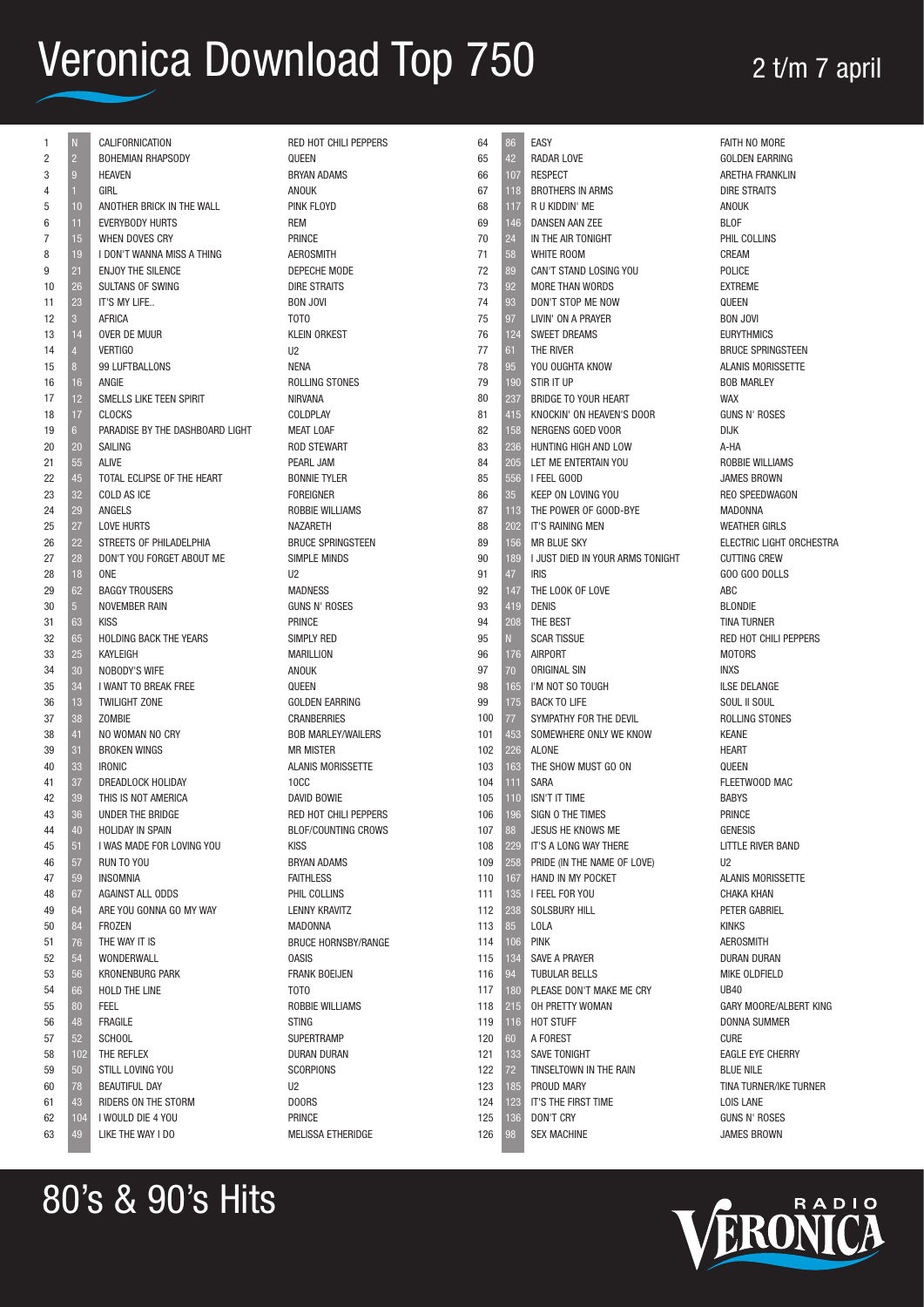| 127<br>128 | 137        | TWIST IN MY SOBRIETY<br><b>TURN TO STONE</b>    |
|------------|------------|-------------------------------------------------|
| 129        | 112<br>222 | WRAPPED AROUND YOUR FINGER                      |
| 130        | 125        | HIER                                            |
| 131        | 240        | <b>SEPTEMBER</b>                                |
| 132        | 139        | <b>JUMP</b>                                     |
| 133        | 101        | <b>KISS ME</b>                                  |
| 134        | 148        | OFF THE WALL                                    |
| 135        | 425        | ELEVATION                                       |
| 136        | 170        | SWEET HOME ALABAMA                              |
| 137        | 109        | <b>MUSICA E</b>                                 |
| 138        | 177        | I CAN'T DANCE                                   |
| 139        | 219        | BINNEN ZONDER KLOPPEN                           |
| 140        | 637        | FOOL'S OUVERTURE                                |
| 141        | 53         | THE POWER OF LOVE                               |
| 142        | 161        | IT'S SO HARD                                    |
| 143        | 209        | <b>DON'T STOP</b>                               |
| 144        | 46         | <b>JEANNY</b>                                   |
| 145        | 122        | U CAN'T TOUCH THIS                              |
| 146        | 115        | PROMISED YOU A MIRACLE                          |
| 147        | 188        | <b>EUROPE</b>                                   |
| 148        | 223        | <b>MANEATER</b>                                 |
| 149        | 128<br>144 | I'D LIE FOR YOU                                 |
| 150<br>151 |            | JOHNNY COME HOME<br><b>SUPERSTITION</b>         |
| 152        | 90<br>155  | RUSSIANS                                        |
| 153        | 150        | DREAM ON                                        |
| 154        | 132        | NUTBUSH CITY LIMITS                             |
| 155        | 241        | A KIND OF MAGIC                                 |
| 156        | 142        | YOUR LATEST TRICK                               |
| 157        | 225        | (I'LL NEVER BE) MARIA MAGDALENA                 |
| 158        | 203        | HERE WITHOUT YOU                                |
| 159        | 87         | YEAR OF THE CAT                                 |
| 160        | 120        | THE UNFORGETTABLE FIRE                          |
| 161        | 260        | DON'T SPEAK                                     |
| 162        | 183        | THE LOOK                                        |
| 163        | 235        | <b>JAMMING</b>                                  |
| 164        | 207        | PATIENCE                                        |
| 165        | 74         | <b>SUPERSTITIOUS</b>                            |
| 166        | 160        | HEAVEN MUST BE MISSING AN ANGEL                 |
| 167        | 79         | OLD AND WISE                                    |
| 168        | 220        | <b>BACK HOME</b>                                |
| 169        | 244        | DON'T STOP TILL YOU GET ENOUGH                  |
| 170        | 44         | MAMA                                            |
| 171        | 169        | SANCTIFY YOURSELF                               |
| 172<br>173 | 130<br>83  | <b>GIVE A LITTLE BIT</b><br>SHE SELLS SANCTUARY |
| 174        | 75         | <b>FOREVER YOUNG</b>                            |
| 175        | 174        | <b>ICE QUEEN</b>                                |
| 176        | 250        | <b>LE FREAK</b>                                 |
| 177        | 212        | IT'S MY LIFE                                    |
| 178        | 186        | EVERYTHING I DO                                 |
| 179        | 81         | IS SHE REALLY GOING OUT WITH HIM                |
| 180        | 141        | CRAZY LITTLE THING CALLED LOVE                  |
| 181        | 198        | <b>BURNING HEART.</b>                           |
| 182        | 131        | <b>FOREVER BLUE</b>                             |
| 183        | 210        | <b>MODERN LOVE</b>                              |
| 184        | 206        | PAPA WAS A ROLLING STONE                        |
| 185        | 99         | MAG HET LICHT UIT                               |
| 186        | 191        | ORDINARY WORLD                                  |
| 187        | 153        | ANGEL OF HARLEM                                 |
| 188        | N          | SHARING THE NIGHT TOGETHER                      |
| 189        | 217        | SUSPICIOUS MINDS                                |

80's & 90's Hits

| <b>TANITA TIKARAM</b>       |
|-----------------------------|
| ELECTRIC LIGHT ORCHESTRA    |
| POLICE                      |
|                             |
| <b>BLOF</b>                 |
| EARTH WIND & FIRE           |
| <b>VAN HALEN</b>            |
| SIXPENCE NON THE RICHER     |
| MICHAEL JACKSON             |
| U <sub>2</sub>              |
| LYNYRD SKYNYRD              |
| <b>EROS RAMAZZOTTI</b>      |
| <b>GENESIS</b>              |
| <b>DIJK</b>                 |
| <b>SUPERTRAMP</b>           |
| FRANKIE GOES TO HOLLYWOOD   |
| anouk                       |
| FLEETWOOD MAC               |
| <b>FALCO</b>                |
| <b>MC HAMMER</b>            |
|                             |
| <b>SIMPLE MINDS</b>         |
| <b>SANTANA</b>              |
| HALL AND OATES              |
| <b>MEAT LOAF</b>            |
| <b>FINE YOUNG CANNIBALS</b> |
| <b>STEVIE WONDER</b>        |
| <b>STING</b>                |
| <b>AEROSMITH</b>            |
| TINA TURNER/IKE TURNER      |
| QUEEN                       |
| <b>DIRE STRAITS</b>         |
| SANDRA                      |
| 3 DOORS DOWN                |
| AL STEWART                  |
| U <sub>2</sub>              |
| NO DOUBT                    |
| <b>ROXETTE</b>              |
| <b>BOB MARLEY</b>           |
| <b>GUNS N' ROSES</b>        |
| <b>EUROPE</b>               |
| <b>TAVARES</b>              |
| ALAN PARSONS PROJECT        |
| GOLDEN EARRING              |
| MICHAEL JACKSON             |
| <b>GENESIS</b>              |
|                             |
| SIMPLE MINDS                |
| <b>SUPERTRAMP</b>           |
| <b>CULT</b>                 |
| <b>ALPHAVILLE</b>           |
| <b>WITHIN TEMPTATION</b>    |
| CHIC                        |
| <b>TALK TALK</b>            |
| <b>BRYAN ADAMS</b>          |
| <b>JOE JACKSON</b>          |
| QUEEN                       |
| <b>SURVIVOR</b>             |
| LITTLE RIVER BAND           |
| DAVID BOWIE                 |
| <b>TEMPTATIONS</b>          |
| <b>DIJK</b>                 |
| <b>DURAN DURAN</b>          |
| U <sub>2</sub>              |
|                             |

DR HOOK

FINE YOUNG CANNIBALS

| 182              | THE POWER                         |
|------------------|-----------------------------------|
| 91               | <b>GOLDEN BROWN</b>               |
|                  | 239 EVERYWHERE                    |
| 108              | NEED YOU TONIGHT                  |
| 249              | STILL GOT THE BLUES               |
| 231              | A TOWN CALLED MALICE              |
| 243              | DON'T STAND SO CLOSE TO ME        |
| 69               | AVOND                             |
| 157              | VOGUE                             |
| Ñ.               | LOVIN' WHISKEY                    |
| 159              | I GOT YOU BABE                    |
| 194              | <b>MONEY</b>                      |
|                  | THERE MUST BE AN ANGEL            |
| 216              | <b>TROUBLE</b>                    |
| 103              |                                   |
| 317              | ONLY WHEN YOU LEAVE               |
| 181              | DON'T BRING ME DOWN               |
| 192              | ROSANNA                           |
| 213              | YOU'LL BE IN MY HEART             |
| 114              | <b>MANNISH BOY</b>                |
| 247              | TUNNEL OF LOVE                    |
| 233              | THIS LOVE                         |
| 140              | PLEASE DON'T GO                   |
| 166              | BELGIE                            |
| 162              | RUNNING IN THE FAMILY             |
| 251              | WHEN THE LADY SMILES              |
| 719              | EASY                              |
| 232              | DANCING IN THE STREET             |
| 187              | MOONLIGHT SHADOW                  |
| 149              | <b>LITTLE LIES</b>                |
| 138              | TI SENTO                          |
| 82               | TEARS IN HEAVEN                   |
| 224              | BAD.                              |
| 184              | <b>AVALON</b>                     |
| 100              | <b>CRAZY ON YOU</b>               |
| 199              | YMCA                              |
| 227              | EVERYBODY WANTS TO RULE THE WORLD |
| 541              | DON'T GIVE UP                     |
| 506              | TWO HEARTS                        |
| 171              | HARDER DAN IK HEBBEN KAN          |
| 173              | WALK LIKE AN EGYPTIAN             |
| 73               | NOTHING COMPARES 2U               |
|                  | 126 THE EDGE OF HEAVEN            |
| 145              | HEROES                            |
| 426              | ALL CRIED OUT                     |
| 602              | YOU ARE THE SUNSHINE OF MY LIFE   |
| N.               | <b>WHAT CAN I SAY</b>             |
| 284              | CAN'T GET YOU OUT OF MY HEAD      |
| 234              | NEVER TEAR US APART               |
| 179              | GO YOUR OWN WAY                   |
| 178              | SIGN YOUR NAME                    |
| 119              | RADIO GA GA                       |
| 127              | HOUSE OF THE RISING SUN           |
| 195              | PAPA DON'T PREACH                 |
| N.               | <b>SUPREME</b>                    |
| $\overline{201}$ | VRIENDSCHAP                       |
| 197              | COME ON EILEEN                    |
| 193              | DON'T GO                          |
| 242              | WHY.                              |
| 96               | COULD YOU BE LOVED                |
|                  | 228 FREEDOM.                      |
| 422              | PRIVATE INVESTIGATION             |
| 387              | YOU CAN'T HURRY LOVE              |
|                  | 430 SPACE ODDITY                  |

SNAP STRANGLERS FLEETWOOD MAC INXS GARY MOORE JAM POLICE BOUDEWIJN DE GROOT MADONNA ANOUK UB40/CHRISSIE HYNDE PINK FLOYD EURYTHMICS COLDPLAY SPANDAU BALLET ELECTRIC LIGHT ORCHESTRA TOTO PHIL COLLINS MUDDY WATERS DIRE STRAITS MAROON 5 KC AND THE SUNSHINEBAND GOEDE DOEL LEVEL 42 GOLDEN EARRING **COMMODORES** MICK JAGGER/DAVID BOWIE MIKE OLDFIELD/MAGGIE REILLY FLEETWOOD MAC MATIA BAZAR ERIC CLAPTON  $112$ ROXY MUSIC HEART VILLAGE PEOPLE RLD TEARS FOR FEARS PETER GABRIEL/KATE BUSH PHIL COLLINS BLOF BANGLES SINEAD O'CONNOR WHAM DAVID BOWIE ALISON MOYET STEVIE WONDER BOZ SCAGGS KYLIE MINOGUE INXS FLEETWOOD MAC TERENCE TRENT D'ARBY QUEEN ANIMALS MADONNA ROBBIE WILLIAMS GOEDE DOEL DEXY'S MIDNIGHT RUNNERS YAZOO ANNIE LENNOX BOB MARLEY/WAILERS WHAM DIRE STRAITS PHIL COLLINS DAVID BOWIE

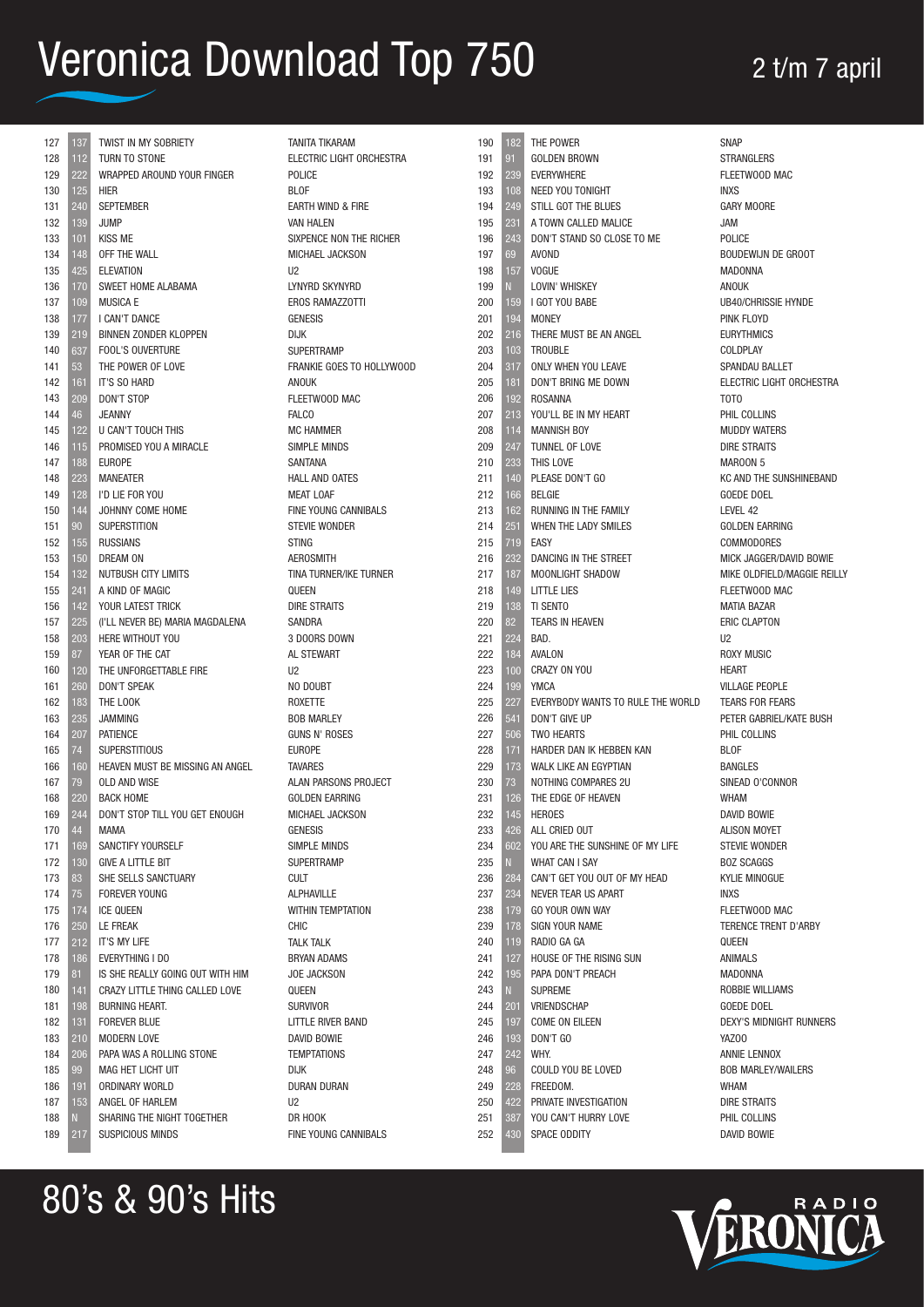| 253        | 221        | CRAZY                                          | SEAL                                | 316        | 570        | SHOUT TO THE TOP                           | STYLE COUNCIL/JAM                           |
|------------|------------|------------------------------------------------|-------------------------------------|------------|------------|--------------------------------------------|---------------------------------------------|
| 254        | N.         | EVERY KINDA PEOPLE                             | ROBERT PALMER                       | 317        | N          | IK WOU DAT IK JOU WAS                      | <b>VELDHUIS &amp; KEMPER</b>                |
| 255        | 464        | PEOPLE GOTTA MOVE                              | <b>GINO VANELLI</b>                 | 318        | 407        | HURRICANE                                  | <b>BOB DYLAN</b>                            |
| 256        | 473        | YOU CAN LEAVE YOUR HAT ON                      | <b>JOE COCKER</b>                   | 319        | 321        | <b>HAPPY BIRTHDAY</b>                      | <b>STEVIE WONDER</b>                        |
| 257        | 143        | THE WINNER TAKES IT ALL                        | ABBA                                | 320        | 351        | <b>BLACK HOLE SUN</b>                      | SOUNDGARDEN                                 |
| 258        | 475        | LONG BLOND ANIMAL                              | <b>GOLDEN EARRING</b>               | 321        | 459        | <b>CARRIE</b>                              | <b>EUROPE</b>                               |
| 259        | 586        | <b>INTO TEMPTATION</b>                         | <b>CROWDED HOUSE</b>                | 322        | 345        | THE WIND CRIES MARY                        | <b>JIMI HENDRIX</b>                         |
| 260        | 474        | PERFECT DAY                                    | LOU REED                            | 323        | 500        | THE RIDDLE                                 | NIK KERSHAW                                 |
| 261        | 445        | <b>RASPBERRY BERET</b>                         | PRINCE                              | 324        | 295        | MY FAVOURITE GAME<br><b>WONDERFUL LIFE</b> | CARDIGANS<br><b>BLACK</b>                   |
| 262        | 335<br>409 | <b>I ALONE</b>                                 | LIVE                                | 325        | 394        |                                            |                                             |
| 263<br>264 | 477        | <b>EMBARRESSMENT</b><br>TAKE THE LONG WAY HOME | <b>MADNESS</b><br><b>SUPERTRAMP</b> | 326<br>327 | 378<br>622 | SOME KIND OF WONDERFUL<br>1999             | <b>GRAND FUNK RAILROAD</b><br><b>PRINCE</b> |
| 265        | 379        | <b>NEW YEAR'S DAY</b>                          | U <sub>2</sub>                      | 328        | 401        | MONEY FOR NOTHING                          | <b>DIRE STRAITS</b>                         |
| 266        | 496        | YOU DO SOMETHING                               | <b>PAUL WELLER</b>                  | 329        | 253        | <b>BIG YELLOW TAXI</b>                     | COUNTING CROWS/VANESSA CARLTON              |
| 267        | 738        | <b>MACARTHUR PARK</b>                          | <b>DONNA SUMMER</b>                 | 330        | 263        | SOMEBODY TO LOVE                           | <b>GEORGE MICHAEL/QUEEN</b>                 |
| 268        | 418        | <b>SUCH A SHAME</b>                            | <b>TALK TALK</b>                    | 331        | 272        | SOMETHING ABOUT YOU                        | LEVEL 42                                    |
| 269        | 408        | DREAMS                                         | FLEETWOOD MAC                       | 332        | N          | TRUE COLORS                                | <b>CYNDI LAUPER</b>                         |
| 270        | 262        | <b>MASTER BLASTER (JAMMIN')</b>                | STEVIE WONDER                       | 333        | 298        | LOWDOWN                                    | <b>BOZ SCAGGS</b>                           |
| 271        | 456        | COME AS YOU ARE                                | <b>NIRVANA</b>                      | 334        | 322        | ALL THE THINGS SHE SAID                    | SIMPLE MINDS                                |
| 272        |            | HEY YA !                                       | <b>OUTKAST</b>                      | 335        | 448        | <b>ATOMIC</b>                              | <b>BLONDIE</b>                              |
| 273        | 288        | LONG TRAIN RUNNING                             | DOOBIE BROTHERS                     | 336        | 279        | BAT OUT OF HELL                            | <b>MEAT LOAF</b>                            |
| 274        | 289        | LOVE IS A STRANGER                             | <b>EURYTHMICS</b>                   | 337        | 654        | DANCE LITTLE SISTER                        | TERENCE TRENT D'ARBY                        |
| 275        | N          | <b>COMFORTABLY NUMB</b>                        | PINK FLOYD                          | 338        | 365        | THE WORKER                                 | <b>FISHER Z</b>                             |
| 276        | 301        | THESE DREAMS                                   | <b>HEART</b>                        | 339        | 391        | THAT WAS YESTERDAY                         | <b>FOREIGNER</b>                            |
| 277        | 204        | MY BABY JUST CARES FOR ME                      | NINA SIMONE                         | 340        | 307        | LOVE REARS IT'S UGLY HEAD                  | LIVING COLOUR                               |
| 278        | 343        | CATS IN THE CRADLE                             | UGLY KID JOE                        | 341        | 336        | ALL NIGHT LONG                             | LIONEL RICHIE                               |
| 279        | 270        | <b>LOST IN MUSIC</b>                           | <b>SISTER SLEDGE</b>                | 342        | N.         | ALMOST HEAR YOU SIGH                       | ROLLING STONES                              |
| 280        | 417        | <b>WALKING ON SUNSHINE</b>                     | KATRINA AND THE WAVES               | 343        | 338        | LOVE IN AN ELEVATOR                        | <b>AEROSMITH</b>                            |
| 281        | 339        | DUST IN THE WIND                               | <b>KANSAS</b>                       | 344        | 659        | FUTURE LOVE PARADISE                       | SEAL                                        |
| 282        | 330        | <b>INVISIBLE TOUCH</b>                         | <b>GENESIS</b>                      | 345        | 297        | SPIRITS IN A MATERIAL WORLD                | POLICE                                      |
| 283        | 280        | I'LL BE MISSING YOU                            | PUFF DADDY/FAITH EVANS              | 346        | 490        | HEART OF GOLD                              | <b>NEIL YOUNG</b>                           |
| 284        | 352        | EYES WITHOUT A FACE                            | <b>BILLY IDOL</b>                   | 347        | 388        | <b>BRASS IN POCKET</b>                     | <b>PRETENDERS</b>                           |
| 285        | 328        | SOUND AND VISION                               | DAVID BOWIE                         | 348        | 484        | <b>MYSTERIOUS WAYS</b>                     | U <sub>2</sub>                              |
| 286        | 613        | LIFE.                                          | <b>DES'REE</b>                      | 349        | 364        | JUST CAN'T GET ENOUGH                      | DEPECHE MODE                                |
| 287        | 230        | HET IS EEN NACHT                               | GUUS MEEUWIS/VAGANT                 | 350        | 267        | L'UOMO DELL'ARMONICA                       | <b>ENNIO MORRICONE</b>                      |
| 288        | 579        | KILLER QUEEN                                   | QUEEN                               |            |            | (ONCE UPON A TIME I                        |                                             |
| 289        | 342        | SHE DRIVES ME CRAZY                            | FINE YOUNG CANNIBALS                | 351        | 441        | SWEET CHILD OF MINE                        | <b>GUNS N' ROSES</b>                        |
| 290        | 385        | <b>TWO PRINCES</b>                             | SPIN DOCTORS                        | 352        | 438        | <b>WHO'S THAT GIRL</b>                     | <b>EURYTHMICS</b>                           |
| 291        | 266        | I'M SO EXCITED                                 | POINTER SISTERS                     | 353        | 443        | COSE DELLA VITA                            | EROS RAMAZZOTTI/TINA TURNER                 |
| 292        | 478        | ON THE BORDER                                  | AL STEWART                          | 354        | 747        | <b>WILD BOYS</b>                           | DURAN DURAN                                 |
| 293        | 485        | <b>BETTE DAVIS' EYES</b>                       | <b>KIM CARNES</b>                   | 355        | 483        | YOU'RE THE FIRST THE LAST                  | <b>BARRY WHITE</b>                          |
| 294        | 275        | <b>CRYING</b>                                  | <b>AEROSMITH</b>                    |            |            | MY EVERYTHING                              |                                             |
| 295        | 121        | CAN WE STILL BE FRIENDS                        | ROBERT PALMER                       | 356        | 308        | <b>OLD TOWN</b>                            | PHIL LYNOTT                                 |
| 296        | 454        | <b>KYRIE</b>                                   | <b>MR MISTER</b>                    | 357        | 403        | <b>SACRIFICE</b>                           | ANOUK                                       |
| 297        | 434        | GREASE                                         | <b>FRANKIE VALLI</b>                | 358        | 704        | DANCING QUEEN                              | ABBA                                        |
| 298        | 372        | <b>BEDS ARE BURNING</b>                        | MIDNIGHT OIL                        | 359        | 346        | THE REASON                                 | <b>HOOBASTANK</b>                           |
| 299        | 323        | CONQUEST OF PARADISE                           | VANGELIS                            | 360        | 377        | <b>HIGHER LOVE</b>                         | STEVE WINWOOD                               |
| 300        | 429        | FLASHDANCE WHAT A FEELING                      | <b>IRENE CARA</b>                   | 361        | 333        | <b>LADY WRITER</b>                         | DIRE STRAITS                                |
| 301        | 354        | <b>GOODBYE STRANGER</b>                        | <b>SUPERTRAMP</b>                   | 362        | 442        | OUR HOUSE                                  | <b>MADNESS</b>                              |
| 302        |            | HONKY TONK WOMEN                               | ROLLING STONES                      | 363        |            | <b>ALWAYS</b>                              | <b>BON JOVI</b>                             |
| 303        | 435        | THE DOLPHINS CRY                               | LIVE                                | 364        | 450        | AS                                         | GEORGE MICHAEL/MARY J BLIGE                 |
| 304        | 643        | TAKE A CHANCE ON ME                            | ABBA                                | 365        | 467        | <b>NEW FRONTIER</b>                        | DONALD FAGEN                                |
| 305        | 486        | PEOPLE ARE PEOPLE                              | DEPECHE MODE                        | 366        | 395        | <b>BICYCLE RACE</b>                        | QUEEN                                       |
| 306        | 468        | <b>WUTHERING HEIGHTS</b>                       | <b>KATE BUSH</b>                    | 367        | 675        | SMOOTH OPERATOR                            | SADE                                        |
| 307        | 374        | SOWING THE SEEDS OF LOVE                       | TEARS FOR FEARS                     | 368        | 446        | NO SON OF MINE                             | <b>GENESIS</b>                              |
| 308        | 316        | AMERICAN WOMAN                                 | LENNY KRAVITZ                       | 369        | 332        | FOOD FOR THOUGHT (LIVE)                    | <b>UB40</b>                                 |
| 309        | 516        | UNCHAINED MELODY                               | RIGHTEOUS BROTHERS/BILL MEDLEY      | 370        | 315        | MORNING HAS BROKEN                         | <b>CAT STEVENS</b>                          |
| 310        | 257        | POISON ARROW                                   | ABC                                 | 371        | 732        | WORKING MY WAY BACK TO YOU                 | <b>SPINNERS</b>                             |
| 311        | 294        | LOVE HER MADLY                                 | DOORS                               | 372        | 545        | IRGENDWIE IRGENDWO IRGENDWANN              | NENA                                        |
| 312        | 269        | THE WHOLE OF THE MOON                          | <b>WATERBOYS</b>                    | 373        | 355        | AS LONG AS YOU FOLLOW                      | FLEETWOOD MAC                               |
| 313        | 296        | SLAVE TO LOVE                                  | <b>BRYAN FERRY</b>                  | 374        | 420        | UNFINISHED SYMPATHY                        | <b>MASSIVE ATTACK</b>                       |
| 314        | 433        | <b>GOOD TIMES</b>                              | <b>CHIC</b>                         | 375        | 383        | ZWIJGEN                                    | GOEDE DOEL                                  |
| 315        | 371        | IF I EVER LOSE MY FAITH IN YOU                 | <b>STING</b>                        | 376        | 268        | BREAKFAST IN AMERICA                       | <b>SUPERTRAMP</b>                           |

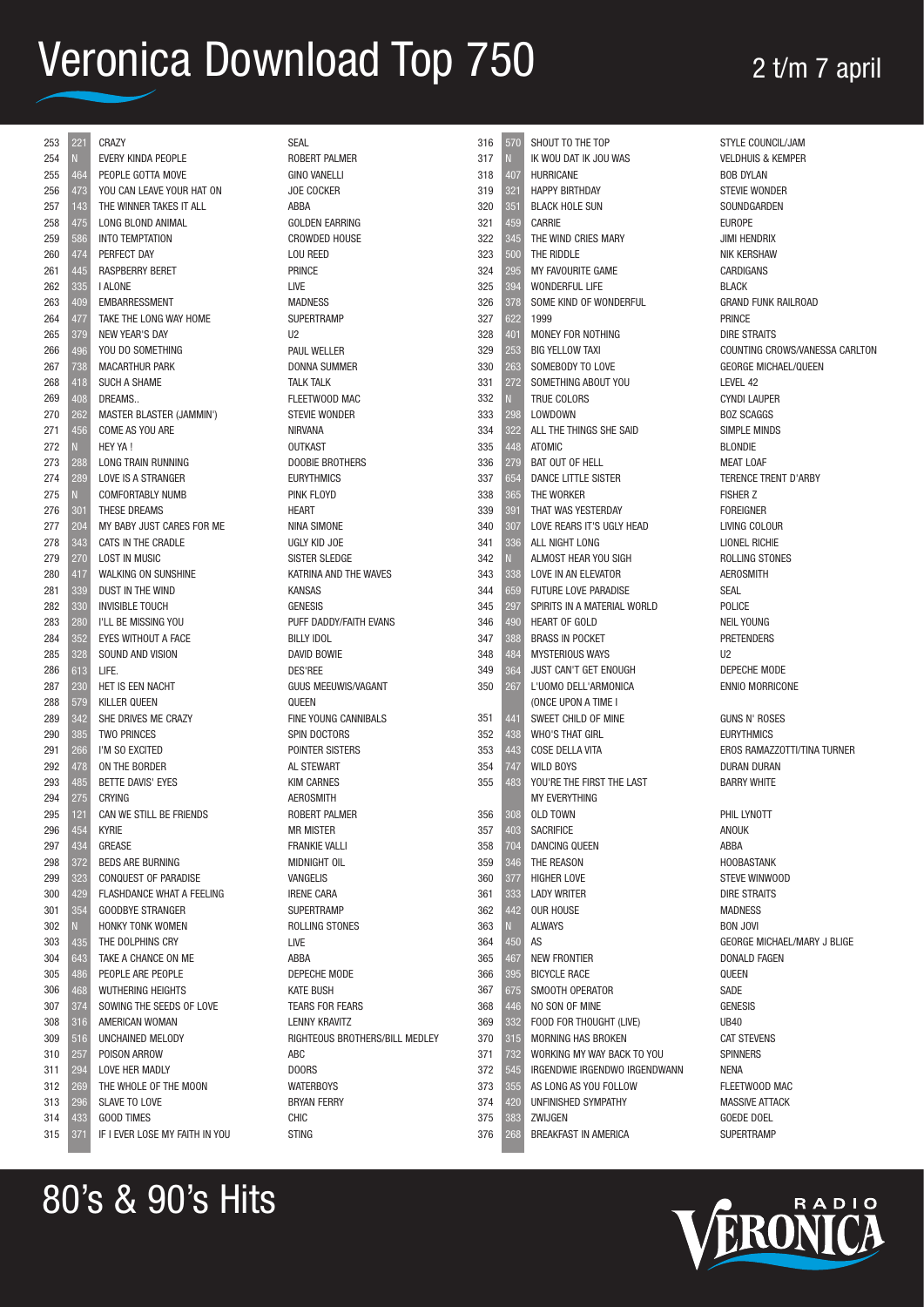| 377        | 470 | ROCK ME AMADEUS                    | <b>FALCO</b>                               | 440        | 517         | DE DO DO DO DE DA DA DA            | POLICE                           |
|------------|-----|------------------------------------|--------------------------------------------|------------|-------------|------------------------------------|----------------------------------|
| 378        | 469 | SHE'S THE ONE                      | <b>ROBBIE WILLIAMS</b>                     | 441        | 353         | THE FINAL COUNTDOWN                | <b>EUROPE</b>                    |
| 379        | 451 | EYE OF THE TIGER                   | <b>SURVIVOR</b>                            | 442        | 370         | KISS FROM A ROSE                   | <b>SEAL</b>                      |
| 380        | 642 | ENGLISHMAN IN NEW YORK             | <b>STING</b>                               | 443        | 508         | <b>ZWART WIT</b>                   | FRANK BOEIJEN GROEP              |
| 381        | 410 | HE'S THE GREATEST DANCER           | SISTER SLEDGE                              | 444        | 348         | CHILD IN TIME                      | <b>DEEP PURPLE</b>               |
| 382        | 337 | LIFE'S WHAT YOU MAKE IT            | <b>TALK TALK</b>                           | 445        | 605         | AIN'T NOBODY                       | RUFUS/CHAKA KHAN                 |
| 383        | 248 | P MACHINERY                        | PROPAGANDA                                 | 446        | 282         | TRUE                               | SPANDAU BALLET                   |
| 384        | 461 | <b>JESSIE</b>                      | JOSHUA KADISON                             | 447        | 591         | I'M OUTTA LOVE                     | ANASTACIA                        |
| 385        | 436 | <b>UNCHAIN MY HEART</b>            | <b>JOE COCKER</b>                          | 448        | <b>261</b>  | ASHES TO ASHES                     | DAVID BOWIE                      |
| 386        | 404 | PAINT IT BLACK                     | ROLLING STONES                             | 449        | 274         | WALK ON THE WILD SIDE              | <b>LOU REED</b>                  |
| 387        | 349 | ALL I WANT IS YOU                  | U <sub>2</sub>                             | 450        | 283         | A VIEW TO A KILL                   | DURAN DURAN                      |
| 388        | 489 | CHILDREN                           | <b>ROBERT MILES</b>                        | 451        | 563         | BITTER SWEET SYMPHONY              | <b>VERVE</b>                     |
| 389        | 393 | IN THE SHADOWS                     | <b>RASMUS</b>                              | 452        | 560         | <b>IT'S A SIN</b>                  | PET SHOP BOYS                    |
| 390        | 598 | EVERYTIME I THINK OF YOU           | <b>BABYS</b>                               | 453        | 696         | I WANT YOU BACK                    | JACKSON 5                        |
| 391        | 437 | SWEET SIXTEEN                      | <b>BILLY IDOL</b>                          | 454        | 277         | <b>SUSSUDIO</b>                    | PHIL COLLINS                     |
| 392        | 440 | WHAT A WONDERFUL WORLD             | LOUIS ARMSTRONG                            | 455        | 432         | <b>WORDS</b>                       | <b>CHRISTIANS</b>                |
| 393        |     | <b>OTHERSIDE</b>                   | RED HOT CHILI PEPPERS                      | 456        | 699         | <b>STOMP</b>                       | <b>BROTHERS JOHNSON</b>          |
| 394        | 273 | LET'S GROOVE                       | EARTH WIND & FIRE                          | 457        | 428         | THE LOGICAL SONG                   | <b>SUPERTRAMP</b>                |
| 395        | 551 | <b>CARELESS WHISPER</b>            | <b>GEORGE MICHAEL</b>                      | 458        | 616         | WHERE THE STREETS HAVE NO NAME     | U <sub>2</sub>                   |
| 396        | 304 | LIVIN' THING                       | ELECTRIC LIGHT ORCHESTRA                   | 459        | 265         | LIEFS UIT LONDEN                   | <b>BLOF</b>                      |
| 397        | 412 | DANSEN OP DE VULKAAN               | <b>DIJK</b>                                | 460        | 311         | RUNNING WITH THE NIGHT             | LIONEL RICHIE                    |
| 398        | 299 | WONDERFUL TONIGHT                  | <b>ERIC CLAPTON</b>                        | 461        | N.          | SAY WHAT YOU WANT                  | <b>TEXAS</b>                     |
| 399        |     | IT'S LIKE THAT                     | RUN DMC/JASON NEVINS                       | 462        | 421         | RIDE LIKE THE WIND                 | CHRISTOPHER CRO/MICHAEL MCDONALD |
| 400        | 264 | SATURDAY NIGHT                     | HERMAN BROOD                               | 463        | 664         | WE DON'T NEED ANOTHER HERO         | <b>TINA TURNER</b>               |
| 401        | 361 | A GOOD HEART                       | <b>FEARGAL SHARKEY</b>                     | 464        | 281         | DOWN UNDER                         | <b>MEN AT WORK</b>               |
| 402        | 360 | MMM MMM MMM MMM                    | <b>CRASH TEST DUMMIES</b>                  | 465        | 493         | DUM DUM GIRL                       | <b>TALK TALK</b>                 |
| 403        | 427 | WOULDN'T IT BE GOOD                | <b>NIK KERSHAW</b>                         | 466        | 640         | YOU CAN CALL ME AL                 | <b>PAUL SIMON</b>                |
| 404        | 326 | YOU'RE THE ONE THAT I WANT         | JOHN TRAVOLTA/OLIVIA NEWTON-JOHN           | 467        | 542         | <b>LIGHT MY FIRE</b>               | <b>DOORS</b>                     |
| 405        | 674 | PORCELAIN                          | <b>MOBY</b>                                | 468        | 423         | <b>LIKE A PRAYER</b>               | <b>MADONNA</b>                   |
| 406        | 302 | GIMME ALL YOUR LOVING              | ZZ TOP                                     | 469        | N           | COMING AROUND AGAIN                | <b>CARLY SIMON</b>               |
| 407        | 479 | PARADISE CITY                      | <b>GUNS N' ROSES</b>                       | 470        | 286         | WHO WANTS TO LIVE FOREVER          | QUEEN                            |
| 408        | 375 | <b>HEART OF GLASS</b>              | <b>BLONDIE</b>                             | 471        | 651         | IK KAN HET NIET ALLEEN             | <b>DIJK</b>                      |
| 409        | 218 | YOU'RE MY BEST FRIEND              | QUEEN                                      | 472        | 380         | <b>FIRE</b>                        | POINTER SISTERS                  |
| 410        | 362 | <b>RUNNING UP THAT HILL</b>        | <b>KATE BUSH</b>                           | 473        | 677         | <b>BIG IN JAPAN</b>                | <b>ALPHAVILLE</b>                |
| 411        | 310 | HET REGENT ZONNESTRALEN            | ACDA EN DE MUNNIK                          | 474        | 439         | LAYLA                              | ERIC CLAPTON                     |
| 412        | 413 | A GROOVY KIND OF LOVE              | PHIL COLLINS                               | 475        | 287         | <b>BEAT IT</b>                     | MICHAEL JACKSON                  |
| 413        | 285 | I WANT YOU TO WANT ME              | <b>CHEAP TRICK</b>                         | 476        | 313         | RAIN DOWN ON ME                    | KANE                             |
| 414        | 650 | WE ARE THE WORLD                   | USA FOR AFRICA/MICHAEL JACKSON             | 477        | 368         | WONDERFUL WORLD                    | SAM COOKE                        |
| 415        | 340 | I'LL BE THERE FOR YOU.             | <b>REMBRANDTS</b>                          | 478        | 641         | SELLING THE DRAMA                  | LIVE                             |
| 416        | 402 | <b>BORDERLINE</b>                  | MADONNA                                    | 479        | 293         | LOVE OF THE COMMON PEOPLE          | PAUL YOUNG                       |
| 417        | 472 | <b>BEHIND BLUE EYES</b>            | <b>LIMP BIZKIT</b>                         | 480        | 529         | <b>KEEP ON RUNNING</b>             | SPENCER DAVIS GROUP              |
| 418        | 366 | YOU CAN'T ALWAYS GET WHAT YOU WANT | ROLLING STONES                             | 481        |             | AMAZING                            | <b>AEROSMITH</b>                 |
| 419        | 476 | I JUST CALLED TO SAY I LOVE YOU    | <b>STEVIE WONDER</b>                       | 482        | 561         | YOU KEEP ME HANGING ON             | <b>KIM WILDE</b>                 |
| 420        | 458 | I WILL FOLLOW                      | U <sub>2</sub>                             | 483        | 547         | THE DEVIL MADE ME DO IT            | <b>GOLDEN EARRING</b>            |
| 421        | 492 | ROCK DJ                            | ROBBIE WILLIAMS                            | 484        | 376         | <b>MICHEL</b>                      | ANOUK                            |
| 422        | 706 | A HORSE WITH NO NAME               | AMERICA                                    | 485        | $\mathbb N$ | SLAVE TO THE RHYTHM                | <b>GRACE JONES</b>               |
| 423        | 292 | ALIVE AND KICKING                  | SIMPLE MINDS                               | 486        | 647         | YOU GIVE LOVE A BAD NAME           | <b>BON JOVI</b>                  |
| 424        | 259 | AMERICAN WOMAN                     | <b>GUESS WHO</b>                           | 487        | 691         | <b>BABE</b>                        | <b>STYX</b>                      |
| 425        | 312 | SAILING.                           | <b>CHRISTOPHER CROSS</b>                   | 488        | 452         | LET'S DANCE                        | DAVID BOWIE                      |
| 426        |     | <b>GROOVE IS IN THE HEART</b>      | DEEE-LITE                                  | 489        | 581         | <b>PARADIJS</b>                    | <b>FRANK BOEIJEN</b>             |
| 427        | 614 | WANTED DEAD OR ALIVE               | <b>BON JOVI</b>                            | 490        | 455         | <b>CAR WASH</b>                    | ROSE ROYCE                       |
| 428        | 488 | MORE THAN A FEELING                | <b>BOSTON</b>                              | 491        | 325         | TONIGHT'S THE NIGHT                | ROD STEWART                      |
| 429        | 318 | LISTEN TO YOUR HEART               | ROXETTE                                    | 492        | 748         | WEAK                               | <b>SKUNK ANANSIE</b>             |
| 430        |     | I WANT YOUR LOVE                   | CHIC                                       | 493        | 405         | ONE LOVE PEOPLE GET READY          | <b>BOB MARLEY/WAILERS</b>        |
| 431        | 324 | I'D DO ANYTHING FOR LOVE           | MEAT LOAF                                  | 494        | N           | <b>MAJOR TOM</b>                   | PETER SCHILLING                  |
| 432        | 433 | <b>GOOD THING</b>                  | FINE YOUNG CANNIBALS                       | 495        | 592         | WHATEVER YOU WANT                  | STATUS QUO                       |
| 433        | 350 | <b>SOUL MAN</b>                    | SAM AND DAVE                               | 496        | 482         | THE LADY IN RED                    | CHRIS DE BURGH                   |
| 434        | 256 | DAMN THOSE EYES                    | <b>KANE</b>                                | 497        | 525         | LAND OF CONFUSION                  | <b>GENESIS</b>                   |
| 435        | 457 | DO YOU REALLY WANT TO HURT ME      | <b>CULTURE CLUB</b>                        | 498        | 320         | AAN DE KUST (LIVE)                 | <b>BLOF</b>                      |
| 436        | 306 | WALK OF LIFE                       | DIRE STRAITS                               | 499        | 319         | PLAY THAT FUNKY MUSIC              | WILD CHERRY                      |
| 437<br>438 | 690 | I FEEL LOVE<br>OUR HOUSE.          | DONNA SUMMER<br>CROSBY STILLS NASH & YOUNG | 500<br>501 | 574<br>411  | IT'S ONLY LOVE<br>TIME STOOD STILL | SIMPLY RED<br><b>BAD ENGLISH</b> |
| 439        | 154 | ANYPLACE ANYWHERE ANYTIME          | NENA/KIM WILDE                             | 502        | 672         | DROPS OF JUPITER                   | Train                            |
|            |     |                                    |                                            |            |             |                                    |                                  |
|            |     |                                    |                                            |            |             |                                    |                                  |

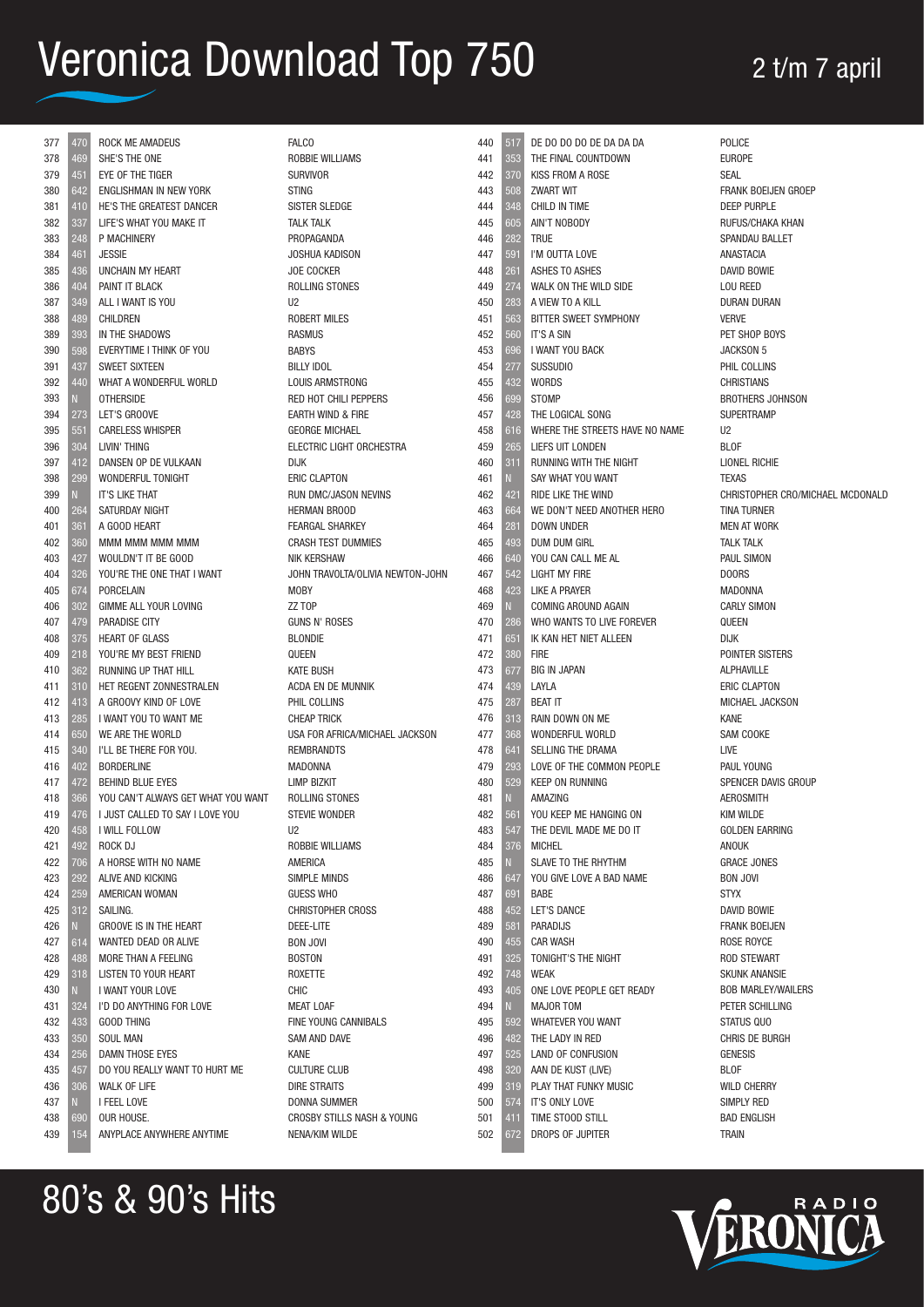| 503        | 617        | I WILL SURVIVE                             | <b>GLORIA GAYNOR</b>                          | 566        | 347        | WHAT A FOOL BELIEVES                           | <b>DOOBIE BROTHERS</b>               |
|------------|------------|--------------------------------------------|-----------------------------------------------|------------|------------|------------------------------------------------|--------------------------------------|
| 504        | 553        | MESSAGE IN A BOTTLE                        | POLICE                                        | 567        | 585        | IN THESE ARMS                                  | <b>BON JOVI</b>                      |
| 505        | 447        | <b>BLUE MONDAY</b>                         | <b>NEW ORDER</b><br><b>MURRAY HEAD</b>        | 568<br>569 | 721<br>656 | <b>STOP</b><br>YOU TOOK THE WORDS RIGHT        | <b>SAM BROWN</b><br><b>MEAT LOAF</b> |
| 506<br>507 | 291        | ONE NIGHT IN BANGKOK<br>THREE TIMES A LADY | COMMODORES                                    |            |            | <b>OUT OF MY MOUTH</b>                         |                                      |
| 508        | 367        | WAKE ME UP BEFORE YOU GOGO                 | WHAM                                          | 570        | 386        | <b>NIGHTSHIFT</b>                              | <b>COMMODORES</b>                    |
| 509        | 510        | EVEN BETTER THAN THE REAL THING            | U <sub>2</sub>                                | 571        | 665        | <b>CHINA GIRL</b>                              | <b>DAVID BOWIE</b>                   |
| 510        | 730        | CALIFORNIA DREAMING                        | <b>MAMAS AND PAPAS</b>                        | 572        | 580        | CAMBODIA                                       | <b>KIM WILDE</b>                     |
| 511        | 373        | WHAT'S LOVE GOT TO DO WITH IT              | <b>TINA TURNER</b>                            | 573        |            | <b>SEVEN NATION ARMY</b>                       | <b>WHITE STRIPES</b>                 |
| 512        | 396        | <b>MISSING</b>                             | <b>EVERYTHING BUT THE GIRL</b>                | 574        | 633        | <b>RAPPER'S DELIGHT</b>                        | SUGARHILL GANG                       |
| 513        | 524        | I'M NOT IN LOVE                            | <b>10CC</b>                                   | 575        | 511        | <b>BELFAST CHILD</b>                           | SIMPLE MINDS                         |
| 514        | 557        | ANOTHER ONE BITES THE DUST                 | QUEEN                                         | 576        | 709        | LIVING IN ANOTHER WORLD                        | <b>TALK TALK</b>                     |
| 515        | 400        | ABOUT A GIRL (UNPLUGGED)                   | <b>NIRVANA</b>                                | 577        | 392        | <b>THRILLER</b>                                | MICHAEL JACKSON                      |
| 516        | 509        | <b>BOOGIE WONDERLAND</b>                   | EARTH WIND & FIRE/EMOTIONS                    | 578        | 604        | SUDDENLY LAST SUMMER                           | <b>MOTELS</b>                        |
| 517        | 305        | <b>DRIVE</b>                               | CARS                                          | 579        | 466        | <b>SILENT RUNNING</b>                          | MIKE AND THE MECHANICS               |
| 518        | 278        | <b>VALERIE</b>                             | STEVE WINWOOD                                 | 580        | 653        | SOMETHING HAPPENED ON                          | PHIL COLLINS                         |
| 519        | 341        | INTO THE GROOVE                            | <b>MADONNA</b>                                |            |            | THE WAY TO HEAVEN                              |                                      |
| 520        | 555        | CALL ME.                                   | <b>BLONDIE</b>                                | 581        | 632        | MY HOMETOWN                                    | <b>BRUCE SPRINGSTEEN</b>             |
| 521        | 499        | <b>ROAD TRIPPIN'</b>                       | RED HOT CHILI PEPPERS                         | 582        | 682        | WALKING ON THE MOON                            | POLICE                               |
| 522        | 460        | CAN YOU FEEL IT                            | <b>JACKSONS</b>                               | 583        | 327        | WITH OR WITHOUT YOU                            | U <sub>2</sub>                       |
| 523        | 521        | RUN TO THE WATER                           | LIVE                                          | 584        | 549        | LOVEFOOL                                       | <b>CARDIGANS</b>                     |
| 524        | 344        | <b>WEST END GIRLS</b>                      | PET SHOP BOYS                                 | 585        | 528        | THAT'S THE WAY I LIKE IT                       | KC AND THE SUNSHINEBAND              |
| 525        | 71         | <b>MAID OF ORLEANS</b>                     | ORCHESTRAL MANOEUVRES IN THE DAR              | 586        | 507        | RUTHLESS QUEEN                                 | <b>KAYAK</b>                         |
| 526        |            | SEE YOU WHEN I GIT THERE                   | <b>LOU RAWLS</b>                              | 587        | 527        | DICHTERBIJ DAN OOIT                            | <b>BLOF</b>                          |
| 527        | 636        | WHY CAN'T THIS BE LOVE                     | <b>VAN HALEN</b>                              | 588        | 742        | LOVE LIKE BLOOD                                | <b>KILLING JOKE</b>                  |
| 528        |            | ALL I WANNA DO IS MAKE LOVE TO YOU         | <b>HEART</b>                                  | 589        | 164        | <b>CLUB TROPICANA</b>                          | <b>WHAM</b>                          |
| 529        | 584        | <b>HUNGRY HEART</b>                        | <b>BRUCE SPRINGSTEEN</b>                      | 590        | 734        | <b>TROY</b>                                    | SINEAD O'CONNOR                      |
| 530        |            | <b>STAN</b>                                | <b>EMINEM/DIDO</b>                            | 591        | 727        | <b>TYPICAL MALE</b>                            | <b>TINA TURNER</b>                   |
| 531        | 382        | DON'T ANSWER ME                            | ALAN PARSONS PROJECT                          | 592        | 744        | <b>RELAX</b>                                   | FRANKIE GOES TO HOLLYWOOD            |
| 532        |            | <b>BAD MOON RISING</b>                     | CREEDENCE CLEARWATER REVIVAL                  | 593        | 513        | <b>STEAM</b>                                   | PETER GABRIEL                        |
| 533        |            | COCAINE                                    | JJ CALE                                       | 594        | 329        | <b>CLOUDBUSTING</b>                            | <b>KATE BUSH</b>                     |
| 534        | 300        | I WISH                                     | <b>STEVIE WONDER</b>                          | 595        | 539        | SURE KNOW SOMETHING                            | <b>KISS</b>                          |
| 535        |            | <b>HEDONISM</b>                            | <b>SKUNK ANANSIE</b>                          | 596        | 254        | SEXUAL HEALING                                 | <b>MARVIN GAYE</b>                   |
| 536        | 662        | <b>BAKER STREET</b>                        | <b>GERRY RAFFERTY</b>                         | 597        | 663        | <b>BLACK</b>                                   | PEARL JAM                            |
| 537        | 431        | <b>TWO TRIBES</b>                          | FRANKIE GOES TO HOLLYWOOD                     | 598        | 546        | LIVE TO TELL                                   | <b>MADONNA</b>                       |
| 538        | 693        | TIME AFTER TIME<br><b>MILLENNIUM</b>       | <b>CYNDI LAUPER</b><br><b>ROBBIE WILLIAMS</b> | 599        | 669<br>463 | <b>POISON</b>                                  | ALICE COOPER                         |
| 539<br>540 | 331<br>724 | I HEARD IT THROUGH THE GRAPEVINE           | <b>MARVIN GAYE</b>                            | 600<br>601 | 666        | ALS ZE ER NIET IS<br>GIRLS JUST WANNA HAVE FUN | <b>DIJK</b><br><b>CYNDI LAUPER</b>   |
| 541        | 615        | HOU VAN MIJ                                | <b>GOEDE DOEL</b>                             | 602        | 359        | <b>FANTASY</b>                                 | EARTH WIND & FIRE                    |
| 542        | 416        | <b>VIENNA</b>                              | <b>ULTRAVOX</b>                               | 603        | 621        | OVERCOME                                       | LIVE                                 |
| 543        | 389        | WE ARE FAMILY                              | SISTER SLEDGE                                 | 604        | 736        | GOLD                                           | SPANDAU BALLET                       |
| 544        | 745        | <b>NARCOTIC</b>                            | <b>LIQUIDO</b>                                | 605        | 552        | SLEEP WHEN I'M DEAD                            | <b>BON JOVI</b>                      |
| 545        | 356        | THROWING IT ALL AWAY                       | <b>GENESIS</b>                                | 606        | 384        | WITH A LITTLE HELP FROM MY FRIENDS             | JOE COCKER                           |
| 546        | 531        | STEAMY WINDOWS                             | <b>TINA TURNER</b>                            | 607        | 68         | EVERY BREATH YOU TAKE                          | POLICE                               |
| 547        |            | OP FIETSE                                  | <b>SKIK</b>                                   | 608        | 515        | DON'T YOU WANT ME                              | HUMAN LEAGUE                         |
| 548        | 619        | ROXANNE                                    | POLICE                                        | 609        | 369        | WE WILL ROCK YOU                               | QUEEN                                |
| 549        | 610        | <b>SITUATION</b>                           | YAZ00                                         | 610        | 537        | STOP LOVING YOU                                | TOTO                                 |
| 550        | 587        | <b>DESIRE</b>                              | U2                                            | 611        |            | <b>STAY</b>                                    | <b>JACKSON BROWNE</b>                |
| 551        | N          | <b>BABOOSHKA</b>                           | <b>KATE BUSH</b>                              | 612        | 638        | GOD IS A DJ                                    | <b>FAITHLESS</b>                     |
| 552        | 303        | HAVE A LITTLE FAITH IN ME                  | <b>JOHN HIATT</b>                             | 613        | 495        | <b>FAITH</b>                                   | <b>GEORGE MICHAEL</b>                |
| 553        | 741        | <b>SUPERFREAK</b>                          | <b>RICK JAMES</b>                             | 614        | 334        | HOW CAN WE HANG ON TO A DREAM                  | TIM HARDIN                           |
| 554        | 649        | SYMPATHY FOR THE DEVIL                     | GUNS N' ROSES                                 | 615        | 639        | HERE COMES THE RAIN AGAIN                      | <b>EURYTHMICS</b>                    |
| 555        | 606        | <b>BROWN EYED GIRL</b>                     | <b>VAN MORRISON</b>                           | 616        | 705        | SUNDAY BLOODY SUNDAY                           | U <sub>2</sub>                       |
| 556        | 252        | JE VEUX DE L'AMOUR                         | RAYMOND VAN 'T GROENEWOUD                     | 617        | 648        | RIKKI DON'T LOOSE THAT NUMBER                  | STEELY DAN                           |
| 557        | 603        | SUMMER OF 69                               | <b>BRYAN ADAMS</b>                            | 618        | 512        | STATE OF INDEPENDENCE                          | <b>DONNA SUMMER</b>                  |
| 558        | 667        | DECEMBER '63 OH WHAT A NIGHT               | <b>FOUR SEASONS</b>                           | 619        | 701        | ROCK THE NIGHT                                 | <b>EUROPE</b>                        |
| 559        | 504        | DREAMER (GUSSIES SONG)                     | DINAND WOESTHOFF                              | 620        | 726        | BEAUTIFUL GOODBYE                              | AMANDA MARSHALL                      |
| 560        | 722        | DUEL EYE TO EYE                            | PROPAGANDA                                    | 621        | 694        | LESSONS IN LOVE                                | LEVEL 42                             |
| 561        | 628        | I DON'T LIKE MONDAYS                       | <b>BOOMTOWN RATS</b>                          | 622        | 571        | YOU'RE STILL THE ONE                           | SHANIA TWAIN                         |
| 562        | 597        | SHARP DRESSED MAN                          | ZZ TOP                                        | 623        | 572        | SHE'S NOT THERE                                | SANTANA                              |
| 563        | 518        | SAY A LITTLE PRAYER                        | ARETHA FRANKLIN                               | 624        | 390        | WAT ZOU JE DOEN                                | <b>BLOF</b>                          |
| 564        | 577        | SO FAR AWAY                                | <b>DIRE STRAITS</b>                           | 625        | 601        | TALKING LOUD AND CLEAR                         | ORCHESTRAL MANOEUVRES IN THE DAR     |
| 565        | 519        | <b>INBETWEEN DAYS</b>                      | <b>CURE</b>                                   | 626        | 627        | ISN'T SHE LOVELY                               | <b>STEVIE WONDER</b>                 |
|            |            |                                            |                                               |            |            |                                                |                                      |